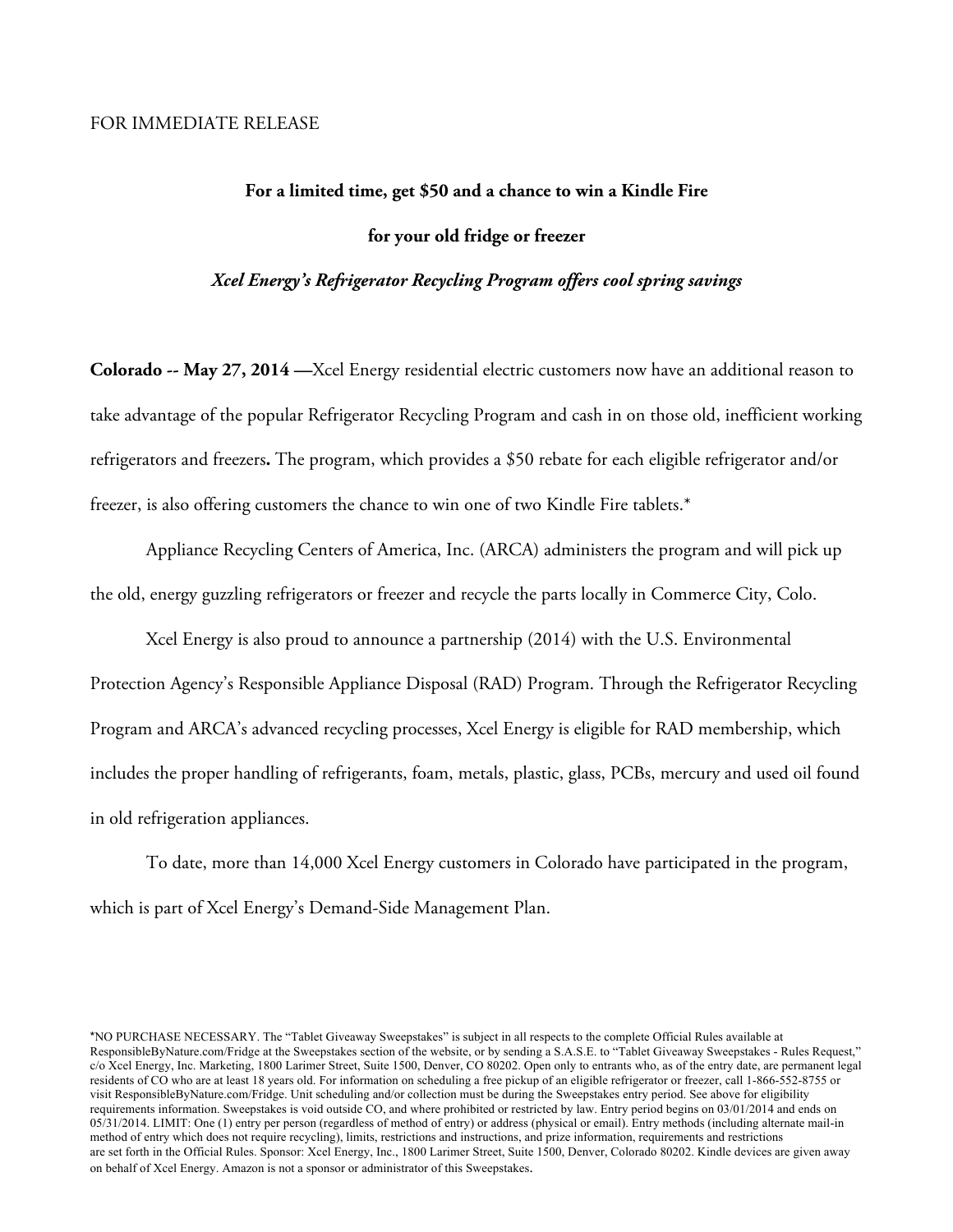"This program provides a convenient and environmentally safe solution for our customers. There is no lugging to the curb for pickup, we're providing two free compact fluorescent light bulbs during our visit and you'll be entered into our Kindle Fire sweepstakes through the end of May," says Christmas Ramirez, Xcel Energy program manager.

The U.S. Environmental Protection Agency estimates that a 20-year-old refrigerator can consume two to four times more energy annually than a new model and can significantly increase customers' electricity bills. Older refrigerators put a strain on the electricity grid. Each unit costs over \$100 a year in electricity bills and units 10 years or older contain more than 120 pounds of recyclable steel, according to ENERGY STAR®.

For more information or to schedule an appointment, please visit ResponsibleByNature.com/Fridge or call (866) 552-8755. Participation in this program is subject to important rules and eligibility requirements, which are detailed at ResponsibleByNature.com/Fridge.

## **About Xcel Energy**

*Xcel Energy (NYSE: XEL) is a major U.S. electricity and natural gas company that provides a comprehensive portfolio of energy-related products and services to 3.5 million electricity customers and 1.9 million natural gas customers through its regulated operating companies in eight Western and Midwestern states. Company headquarters are located in Minneapolis. More information is available at xcelenergy.com.*

## **About ARCA**

*ARCA's (NASDAQ:ARCI) three business components are uniquely positioned in the industry to work together to provide a full array of appliance-related services. Eighteen Company-owned stores under the name ApplianceSmart, Inc.® sell new appliances directly to consumers and provide affordable ENERGY STAR® options for energy efficiency appliance replacement programs; ARCA's regional centers process appliances at end of life to* 

\*NO PURCHASE NECESSARY. The "Tablet Giveaway Sweepstakes" is subject in all respects to the complete Official Rules available at ResponsibleByNature.com/Fridge at the Sweepstakes section of the website, or by sending a S.A.S.E. to "Tablet Giveaway Sweepstakes - Rules Request," c/o Xcel Energy, Inc. Marketing, 1800 Larimer Street, Suite 1500, Denver, CO 80202. Open only to entrants who, as of the entry date, are permanent legal residents of CO who are at least 18 years old. For information on scheduling a free pickup of an eligible refrigerator or freezer, call 1-866-552-8755 or visit ResponsibleByNature.com/Fridge. Unit scheduling and/or collection must be during the Sweepstakes entry period. See above for eligibility requirements information. Sweepstakes is void outside CO, and where prohibited or restricted by law. Entry period begins on 03/01/2014 and ends on 05/31/2014. LIMIT: One (1) entry per person (regardless of method of entry) or address (physical or email). Entry methods (including alternate mail-in method of entry which does not require recycling), limits, restrictions and instructions, and prize information, requirements and restrictions are set forth in the Official Rules. Sponsor: Xcel Energy, Inc., 1800 Larimer Street, Suite 1500, Denver, Colorado 80202. Kindle devices are given away on behalf of Xcel Energy. Amazon is not a sponsor or administrator of this Sweepstakes.